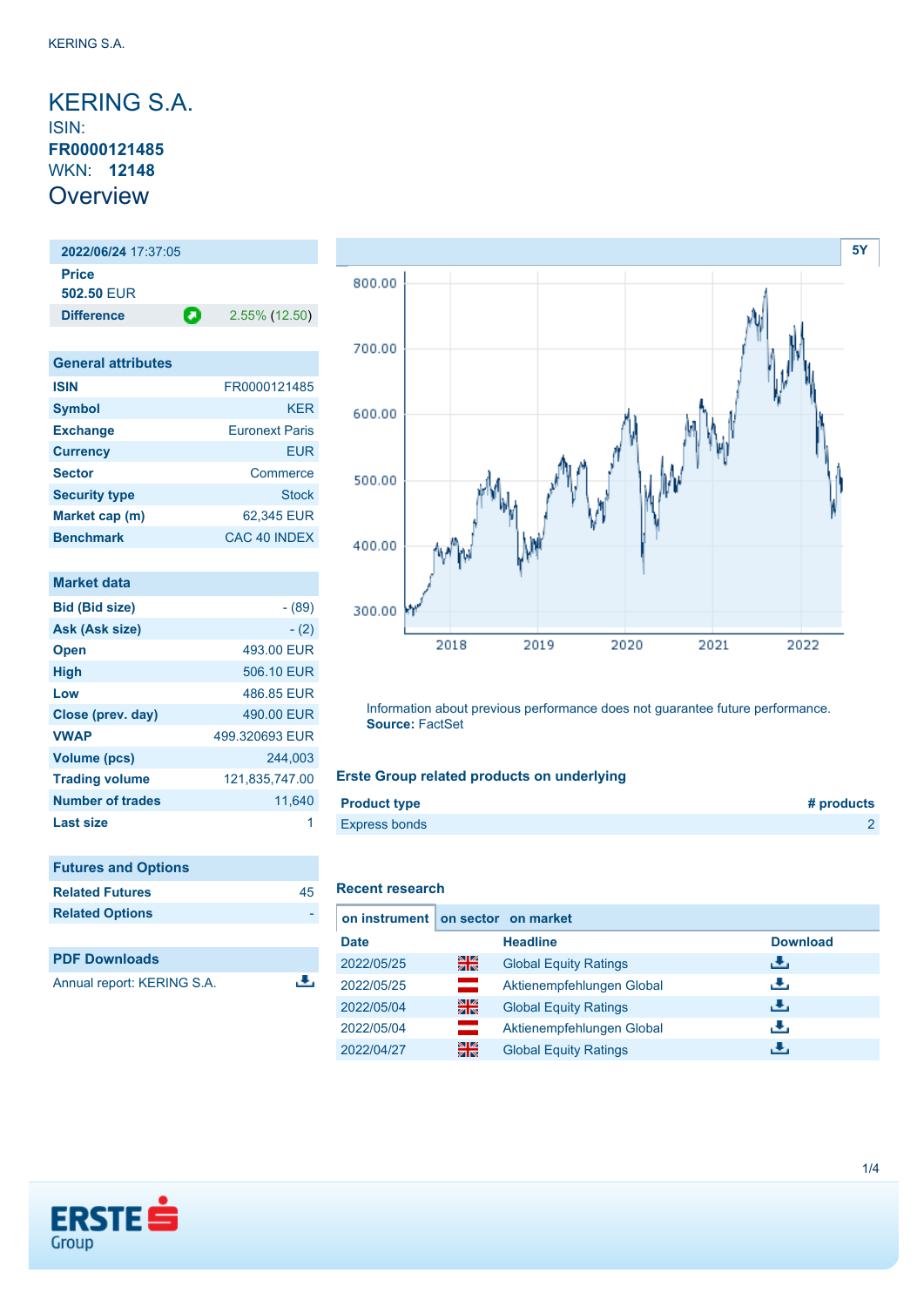# **Details**

**2022/06/24** 17:37:05 **Price 502.50** EUR

**Difference 2.55% (12.50)** 

| <b>General attributes</b> |                       |
|---------------------------|-----------------------|
| <b>ISIN</b>               | FR0000121485          |
| <b>Symbol</b>             | <b>KER</b>            |
| <b>Exchange</b>           | <b>Furonext Paris</b> |
| <b>Currency</b>           | FUR                   |
| <b>Sector</b>             | Commerce              |
| <b>Security type</b>      | Stock                 |
| Market cap (m)            | 62,345 EUR            |
| <b>Benchmark</b>          | CAC 40 INDFX          |

|  | <b>Market data</b> |  |  |
|--|--------------------|--|--|
|  |                    |  |  |

| <b>Bid (Bid size)</b>   | - (89)         |
|-------------------------|----------------|
| Ask (Ask size)          | $- (2)$        |
| <b>Open</b>             | 493.00 EUR     |
| <b>High</b>             | 506.10 EUR     |
| Low                     | 486.85 EUR     |
| Close (prev. day)       | 490.00 EUR     |
| <b>VWAP</b>             | 499.320693 EUR |
| <b>Volume (pcs)</b>     | 244.003        |
| <b>Trading volume</b>   | 121,835,747.00 |
| <b>Number of trades</b> | 11,640         |
| Last size               |                |

| <b>Performance and Risk</b> |           |           |          |
|-----------------------------|-----------|-----------|----------|
|                             | 6M        | 1Y        | 3Υ       |
| <b>Perf</b> (%)             | $-26.86%$ | $-33.08%$ | $-2.99%$ |
| Perf (abs.)                 | $-184.50$ | $-248.40$ | $-15.50$ |
| <b>Beta</b>                 | 1.20      | 1.29      | 1.12     |
| <b>Volatility</b>           | 37.55     | 34.93     | 34.43    |



Information about previous performance does not guarantee future performance. **Source:** FactSet

| <b>Price data</b>                                         |                         |
|-----------------------------------------------------------|-------------------------|
| $\emptyset$ price 5 days $\emptyset$ volume 5 days (pcs.) | 491.82 EUR (198,315)    |
| Ø price 30 days   Ø volume 30 days (pcs.)                 | 489.88 EUR (261,991)    |
| Ø price 100 days   Ø volume 100 days (pcs.)               | 544.72 EUR (250,113)    |
| Ø price 250 days   Ø volume 250 days (pcs.)               | 630.97 EUR (212,043)    |
| <b>YTD High   date</b>                                    | 740.80 EUR (2022/01/05) |
| <b>YTD Low   date</b>                                     | 432.75 EUR (2022/05/12) |
| 52 Weeks High   date                                      | 798.00 EUR (2021/08/13) |
| 52 Weeks Low   date                                       | 432.75 EUR (2022/05/12) |

### **Erste Group related products on underlying**

| <b>Product type</b>  | # products |
|----------------------|------------|
| <b>Express bonds</b> |            |

| All listings for KERING S.A. |                |                       |                                    |                     |
|------------------------------|----------------|-----------------------|------------------------------------|---------------------|
| Exchange $\bigoplus$         | <b>Date</b>    | <b>Time Price</b>     | <b>Trading</b><br>volume<br>(mio.) | Number of<br>trades |
| Xetra                        | 2022/<br>06/24 | 17:35 502.70 EUR 0.30 |                                    | 30                  |

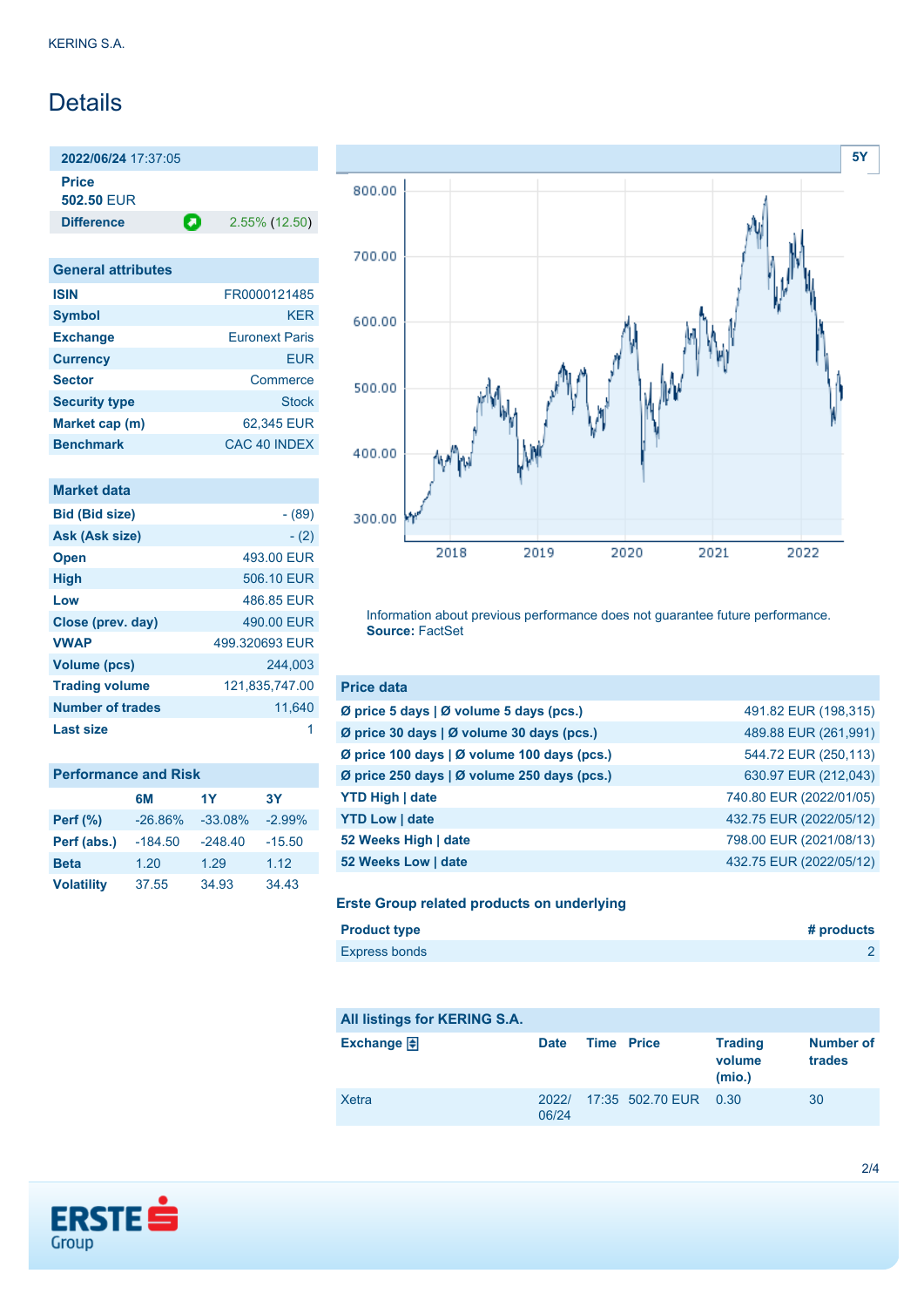| Vienna Stock Exchange                                           | 2022/<br>06/24 | 17:32 505.20 EUR        | 0.00   | $\overline{2}$ |
|-----------------------------------------------------------------|----------------|-------------------------|--------|----------------|
| Tradegate                                                       | 2022/<br>06/24 | 22:26 506.20 EUR        | 0.43   | 50             |
| <b>Stuttgart</b>                                                | 2022/<br>06/24 | 17:15 504.00 EUR        | 0.03   | 11             |
| <b>Munich</b>                                                   | 2022/<br>06/24 | 08:00 495.15 EUR        | 0.00   | 1              |
| <b>London Stock Exchange</b><br><b>European Trade Reporting</b> | 2022/<br>06/24 | 17:41 504.869 EUR 37.32 |        | 5              |
| Hanover                                                         | 2022/<br>06/24 | 08:00 494.60 EUR        | 0.00   | 1              |
| Hamburg                                                         | 2022/<br>06/24 | 14:34 499.15 EUR        | 0.04   | $\overline{2}$ |
| Frankfurt                                                       | 2022/<br>06/24 | 19:25 502.80 EUR        | 0.01   | $\overline{2}$ |
| <b>FINRA other OTC Issues</b>                                   | 2022/<br>06/24 | 21:48 520.16 USD        | 0.13   | 23             |
| <b>Euronext Paris</b>                                           | 2022/<br>06/24 | 17:37 502.50 EUR        | 121.84 | 11,640         |
| <b>Duesseldorf</b>                                              | 2022/<br>06/24 | 19:30 502.70 EUR        | 0.00   | 11             |
| Borsa Italiana MTF Trading<br><b>After Hours</b>                | 2022/<br>05/18 | 18:13 453.30 EUR        | 0.00   | 1              |
| Borsa Italiana MTF Global<br><b>Equity Market</b>               | 2022/<br>06/24 | 17:35 504.20 EUR        | 0.00   | 3              |
| <b>Berlin</b>                                                   | 2022/<br>06/24 | 08:08 495.00 EUR        | 0.00   | 1              |